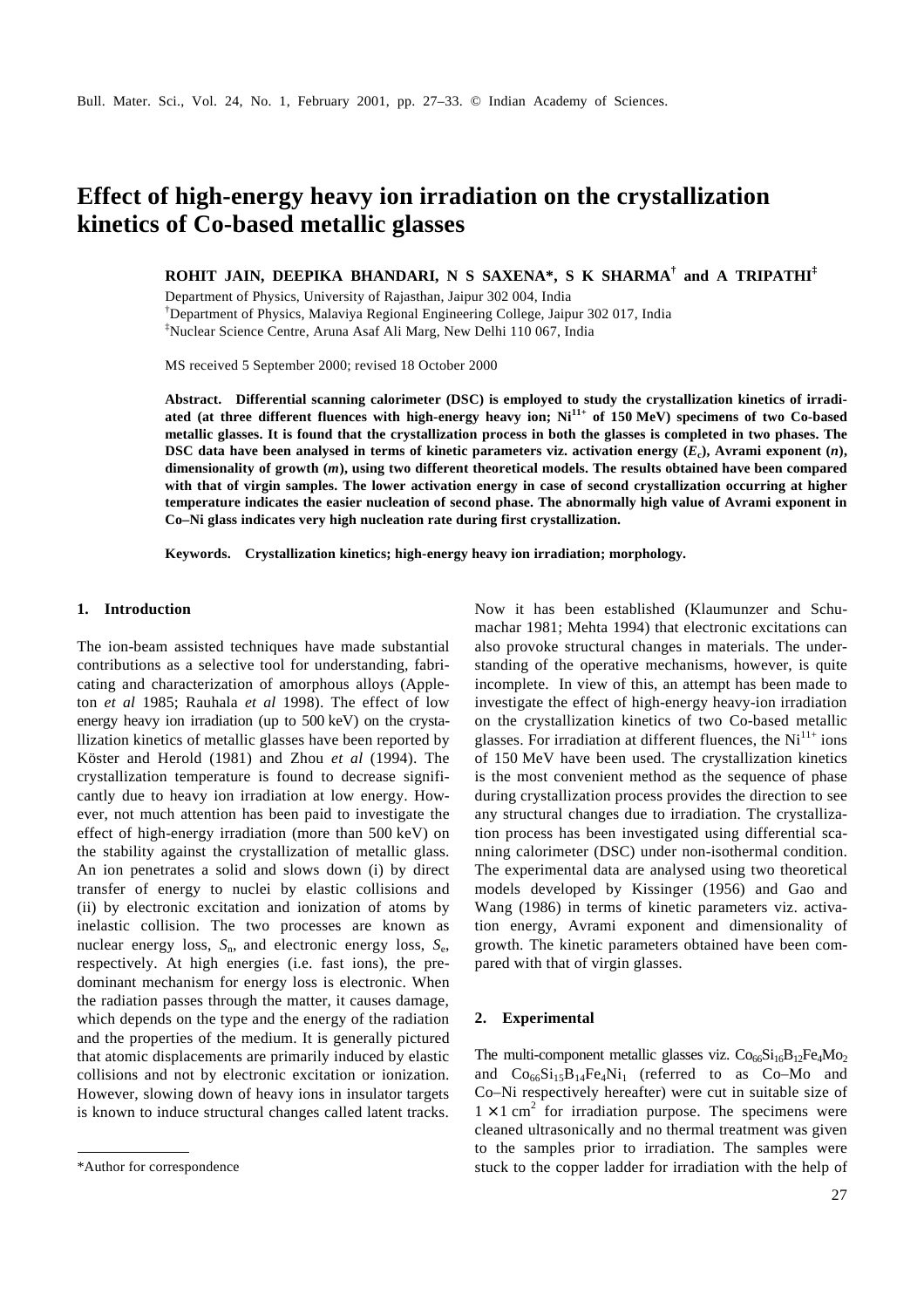silver paint. The continuity of the samples was checked before putting the ladder in vacuum chamber. The samples were irradiated with  $Ni^{11+}$  ion beam of 150 MeV energy at three different fluences ranging from  $10^{11}$  to  $10^{13}$  ions/cm<sup>2</sup> at the Nuclear Science Centre, New Delhi. The projected range for 150 MeV  $Ni<sup>11+</sup>$  ions was calculated using Trim program for both the glasses, indicating that probability of ion implantation is negligible. Only one irradiation geometry was used in this work, viz. the surface normal of the specimens was aligned parallel to the ion beam. The amorphous nature of all the irradiated and virgin samples was confirmed by X-ray diffraction.

DSC study was performed on Rigaku 8230 B attached with thermal analysis station (TAS) to see the effect of irradiation on the crystallization kinetics of glass under non-isothermal condition. The samples were scanned from room temperature to 975 K in dry nitrogen flowing at 30 ml/min atmosphere at different heating rates: 5, 7, 10, 15 and 20 K/min. The instrument was calibrated prior to measurement using high purity standards of indium and lead with well known melting points and latent heat. The calibration and measurements of glasses were carried out under identical conditions for better accuracy.

# **3. Results and discussion**

Figures 1 and 2 show the DSC traces of irradiated Co–Mo and Co–Ni metallic glasses at three different fluences at a heating rate of 20 K/min. The DSC thermogram of virgin glasses at the same heating rate is also shown in the respective figures for comparison point of view. All the



**Figure 1.** DSC thermograms of virgin and irradiated Co–Mo glass at the heating rate of 20 K/min (- Virgin;  $-x-x-x$ irradiated at fluence  $1 \times 10^{11}$  ions/cm<sup>2</sup>; -•-•-• irradiated at fluence  $1 \times 10^{12}$  ions/cm<sup>2</sup>; ••• irradiated at fluence  $1 \times 10^{13}$  ions/cm<sup>2</sup>).

thermograms (for virgin as well as irradiated samples) have well defined exothermic peaks indicating the occurrence of crystallization. However, in these glasses the crystallization is incomplete in a single stage. The Co–Mo glass exhibits two overlapping peaks of crystallization along with a small shoulder in the first peak at higher temperature side. This shoulder is clearly observed at relatively higher heating rates. The shoulder found on the higher temperature side of the main peak does not indicate the presence of any new phase, rather it is a manifestation of the delayed crystallization of the small portion of the glass that was adjacent to the wheel during spinning and hence experienced the most rapid cooling. As a result of the high quench rate, this part of the ribbon has much fewer (or no) quenched-in nuclei, and so crystallizes at relatively higher temperature. A similar type of shoulder has also been found in many other glasses e.g.  $Fe_{80}B_{20}$ (Greer 1982),  $Al_{75}Cu_{15}V_{10}$  (Holzer and Kelton 1991) and Ni72Mo2Co6B20 (Graydon *et al* 1995). It was reported that the shoulder found for  $Fe_{80}B_{20}$  glass was due to delayed crystallization for the 10% of the ribbon nearest to the wheel, and, when crystallized, this portion showed the identical phases as were found in the bulk of the glass (Greer 1982). The delayed crystallization is ascribed to the necessity to first develop nuclei in the rapidly cooled zone. On the other hand, the Co–Ni glass has two peaks separated by wide temperature interval. In Co–Ni glass, the second peak is not very clearly distinguished in DSC trace as the first and second peaks differ too much in magnitude. Figure 3 is given as a representative curve for the second peak with the stretched heat flow axis at the heating rate of 20 K/min. The first peak in both the glasses indicate hcp Co-solid solution while the second



**Figure 2.** DSC thermograms of virgin and irradiated Co–Ni glass at the heating rate of 20 K/min (- Virgin; - $\times$ - $\times$ - $\times$ irradiated at fluence  $1 \times 10^{11}$  ions/cm<sup>2</sup>; - $\rightarrow -\rightarrow -\rightarrow$  irradiated at fluence  $1 \times 10^{12}$  ions/cm<sup>2</sup>; ••• irradiated at fluence  $1 \times 10^{13}$  ions/cm<sup>2</sup>).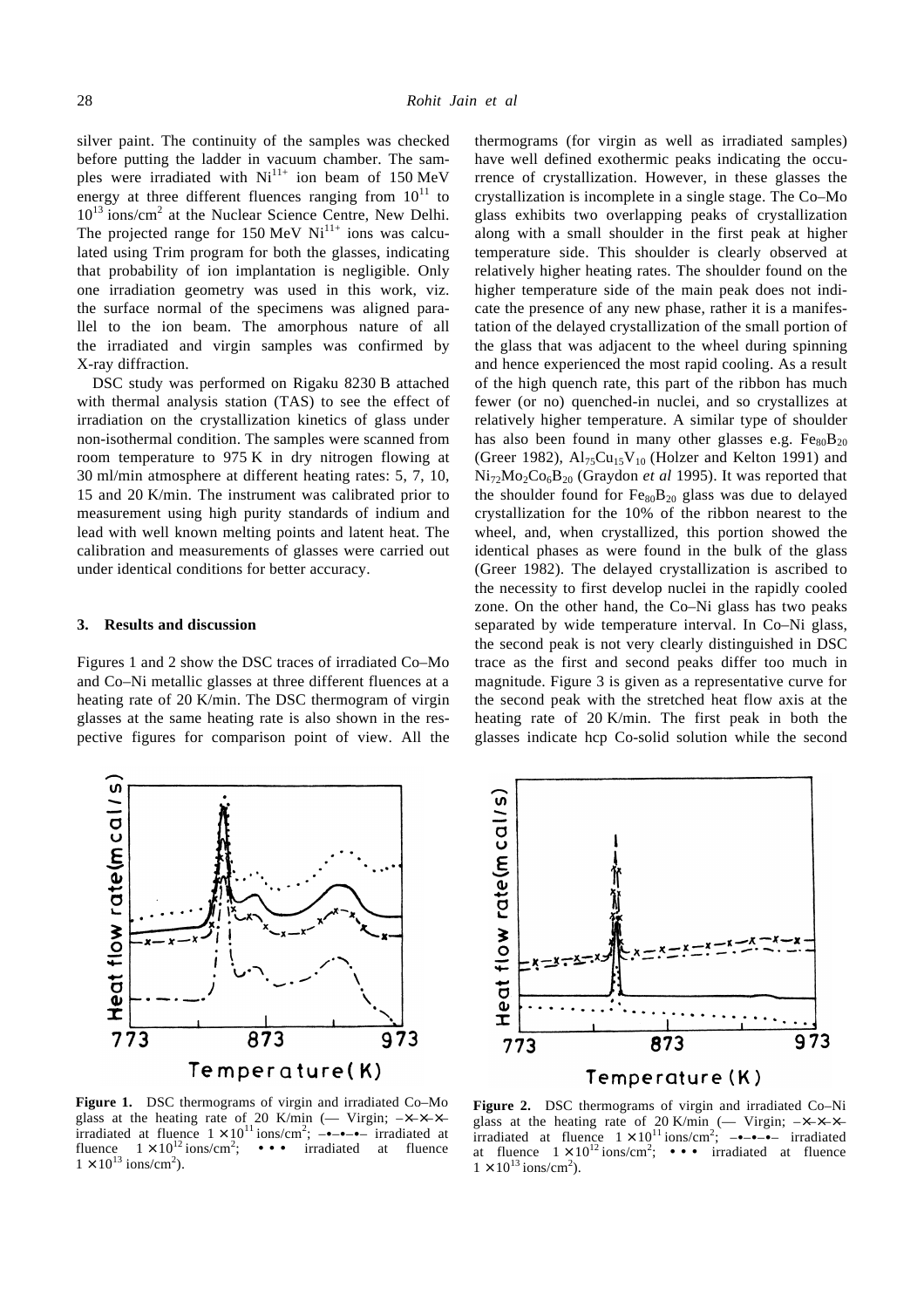

**Figure 3.** DSC trace of Co–Ni glass at the heating rate of 20 K/min as a representative curve for showing the difference in magnitude of the two peaks of crystallization.



Temperature(K)

peak shows body centred tetragonal (b.c.t.)  $Co<sub>3</sub>B$  phase (Wang and Meng 1983).

Further, it is clear from the figures that there is no substantial change in the crystallization temperatures  $(T_c)$  and peak crystallization temperatures  $(T_p)$  after the highenergy heavy ion irradiation at different fluences ranging from  $10^{11}$  to  $10^{13}$  ions/cm<sup>2</sup>. Similar observations have also been noticed at other heating rates. The DSC thermograms of one irradiated specimen (fluence:  $1 \times 10^{13}$  ions/  $\text{cm}^2$ ) from each glass at all the heating rates employed here are shown in figures 4 and 5 as representative curves.



**Figure 4.** DSC thermograms of irradiated Co–Mo glass at the heating rate of 5 K/min, 7 K/min, 10 K/min, 15 K/min and 20 K/min (fluence:  $1 \times 10^{13}$  ions/cm<sup>2</sup>).

**Figure 5.** DSC thermograms of irradiated Co–Ni glass at the heating rate of 5 K/min, 7 K/min, 10 K/min, 15 K/min and 20 K/min (fluence:  $1 \times 10^{13}$  ions/cm<sup>2</sup>).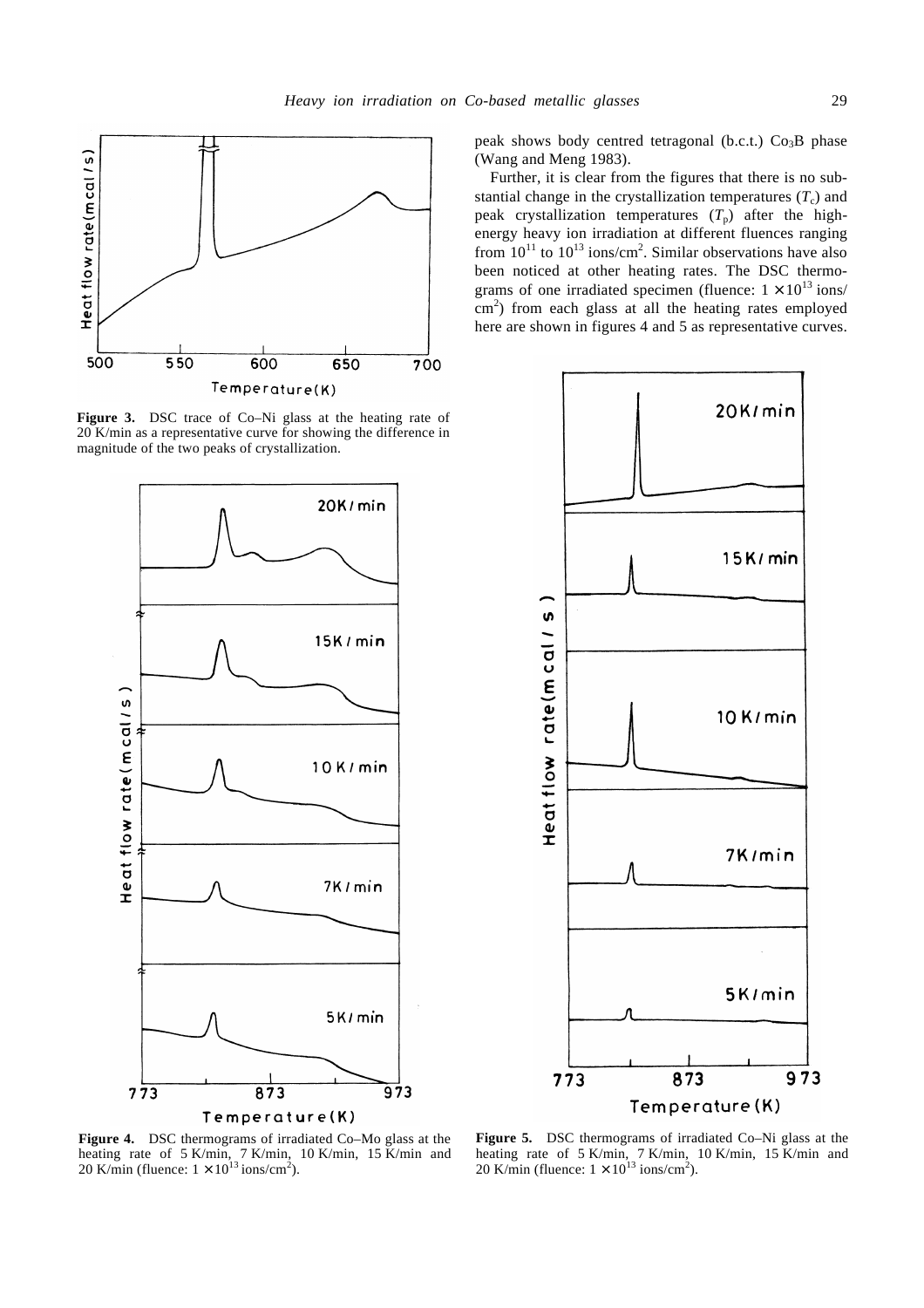|                                                    | Heating<br>rate<br>(K/min) | Crystallization<br>temperature |              | Peak crystallization<br>temperature |              |
|----------------------------------------------------|----------------------------|--------------------------------|--------------|-------------------------------------|--------------|
| Sample                                             |                            | $T_{c1}$ (K)                   | $T_{c2}$ (K) | $T_{\text{p1}}$ (K)                 | $T_{p2}$ (K) |
| Virgin                                             | 5                          | 819                            | 877          | 829                                 | 908          |
|                                                    | 7                          | 821                            | 888          | 832                                 | 913          |
|                                                    | 10                         | 825                            | 894          | 837                                 | 920          |
|                                                    | 15                         | 828                            | 897          | 838                                 | 926          |
|                                                    | 20                         | 830                            | 898          | 841                                 | 928          |
| Irradiated                                         | 5                          | 819                            | 877          | 828                                 | 908          |
| (fluence $1 \times 10^{11}$ ions/cm <sup>2</sup> ) | $\overline{7}$             | 821                            | 887          | 832                                 | 913          |
|                                                    | 10                         | 825                            | 894          | 837                                 | 919          |
|                                                    | 15                         | 827                            | 896          | 838                                 | 925          |
|                                                    | 20                         | 830                            | 897          | 841                                 | 928          |
| Irradiated                                         | 5                          | 819                            | 877          | 828                                 | 908          |
| (fluence $1 \times 10^{12}$ ions/cm <sup>2</sup> ) | 7                          | 821                            | 887          | 831                                 | 913          |
|                                                    | 10                         | 825                            | 894          | 837                                 | 920          |
|                                                    | 15                         | 827                            | 896          | 838                                 | 925          |
|                                                    | 20                         | 830                            | 898          | 841                                 | 928          |
| Irradiated                                         | 5                          | 819                            | 877          | 828                                 | 908          |
| (fluence $1 \times 10^{13}$ ions/cm <sup>2</sup> ) | $\overline{7}$             | 820                            | 887          | 832                                 | 913          |
|                                                    | 10                         | 825                            | 894          | 837                                 | 920          |
|                                                    | 15                         | 827                            | 896          | 839                                 | 926          |
|                                                    | 20                         | 830                            | 898          | 841                                 | 928          |

Table 1. Variation of crystallization temperatures with heating rate and different nature of the  $Co<sub>66</sub>Si<sub>16</sub>Fe<sub>4</sub>B<sub>12</sub>Mo<sub>2</sub> glass.$ 

**Table 2.** Variation of crystallization temperatures with heating rate and different nature of the  $Co_{66}Si_{15}Fe_4B_{14}Ni_1$  glass.

|                                                                  | Heating<br>rate<br>(K/min)            | Crystallization<br>temperature  |                                 | Peak crystallization<br>temperature |                                 |
|------------------------------------------------------------------|---------------------------------------|---------------------------------|---------------------------------|-------------------------------------|---------------------------------|
| Sample                                                           |                                       | $T_{c1}$ (K)                    | $T_{c2}$ (K)                    | $T_{\text{p1}}$ (K)                 | $T_{p2}$ (K)                    |
| Virgin                                                           | 5<br>$\overline{7}$<br>10<br>15<br>20 | 820<br>824<br>828<br>831<br>836 | 897<br>905<br>908<br>911<br>918 | 823<br>827<br>831<br>836<br>839     | 918<br>924<br>931<br>935<br>937 |
| Irradiated<br>(fluence $1 \times 10^{11}$ ions/cm <sup>2</sup> ) | 5<br>7<br>10<br>15<br>20              | 820<br>824<br>828<br>830<br>836 | 897<br>905<br>907<br>911<br>917 | 823<br>827<br>831<br>836<br>839     | 918<br>924<br>932<br>936<br>938 |
| Irradiated<br>(fluence $1 \times 10^{12}$ ions/cm <sup>2</sup> ) | 5<br>$\overline{7}$<br>10<br>15<br>20 | 820<br>824<br>828<br>831<br>835 | 897<br>905<br>907<br>911<br>918 | 823<br>827<br>831<br>836<br>839     | 918<br>924<br>931<br>935<br>937 |
| Irradiated<br>(fluence $1 \times 10^{13}$ ions/cm <sup>2</sup> ) | 5<br>$\overline{7}$<br>10<br>15<br>20 | 820<br>824<br>828<br>831<br>836 | 896<br>905<br>908<br>910<br>918 | 823<br>827<br>831<br>836<br>839     | 918<br>925<br>931<br>935<br>938 |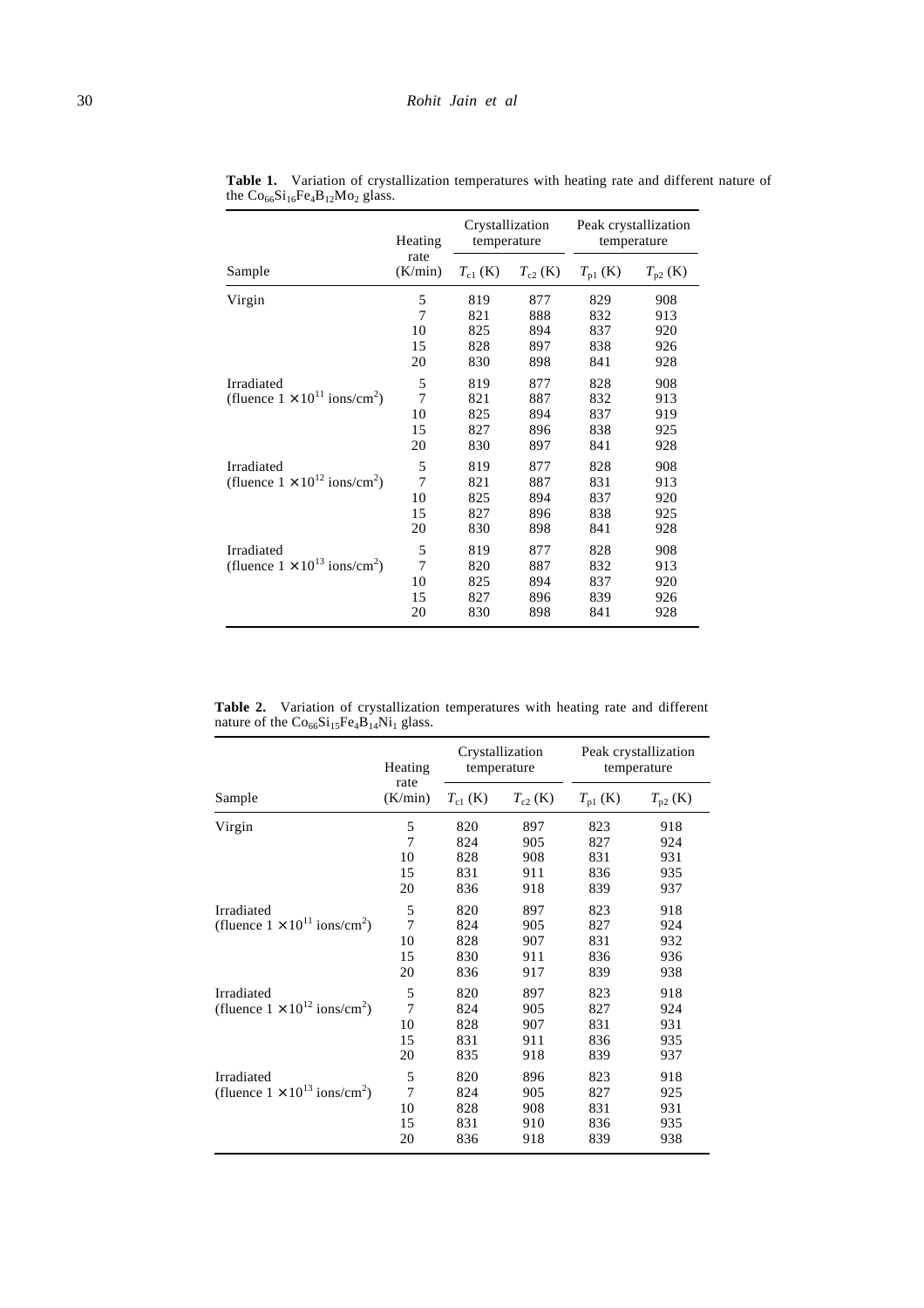The  $T_c$  and  $T_p$  values of both the glasses (irradiated alongwith virgin specimens) have been listed in tables 1 and 2. The above observation may be explained by the fact that the high-energy heavy ions passing through solids lose most of their energy through the electronic excitations (ionization) of target atom. The immediate consequences of electronic excitations are atomic rearrangements under certain conditions. Atomic displacements induced by electronic excitations were identified and established by Klaumunzer and Schumacher (1981) and Hou Ming-dou *et al* (1990) by observing radiationinduced growth in metallic glasses. However, no new phase has formed during high-energy heavy ion irradiation. It seems that whatever defects produced due to the irradiation are recovered at temperatures well below those necessary to induce crystallization during heat treatment given to the system.

Further, to gain more information about the kinetics of crystallization of irradiated samples in terms of kinetic parameters viz. activation energy, Avrami exponent and



**Figure 6.** DSC trace of Co–Mo glass at the heating rate of 20 K/min as a representative curve for showing the partition of two overlapping peaks of crystallization by systematic extrapolation.

dimensionality of growth etc, the two theoretical models given by Kissinger (1956) and Gao and Wang (1986) have been used.

The Kissinger equation is given by

$$
\ln(a/T_{\rm p}^2) = -E_{\rm c}/RT_{\rm p} +
$$
constant,

where  $\boldsymbol{a}$  is the heating rate,  $T_p$  the peak crystallization temperature. The plot of  $ln(a/T_p^2)$  vs  $1000/T_p$  yields a straight line and the slope of this straight line gives the activation energy,  $E_c$ .

Further, using the Gao and Wang model, the details of the kinetics of crystallization have been obtained through the determination of other parameters along with activation energy. The model gives a linear relationship between  $ln(dX/dt)$ <sub>p</sub> and  $1000/T$ <sub>p</sub>, and is given by

$$
\ln(\mathrm{d}X/\mathrm{d}t)_p = -E_c/RT_p + \text{constant},
$$

where,  $\left(\frac{dX}{dt}\right)_p$  is the rate of transformed volume fraction at the peak of crystallization,  $T_p$  the peak crystallization temperature,  $E_c$  the activation energy and  $R$  the gas constant.  $E_c$  is determined from the slope of the straight-line plot of the above equation. As mentioned earlier, the two exothermic events at all the heating rates, in Co–Mo glass overlap each other to some extent. The first transformation is not fully completed before the second one begins.



**Figure 7.** Kissinger's (●) and Gao-Wang (o) plots for irradiated Co–Mo glass (fluence:  $1 \times 10^{13}$  ions/cm<sup>2</sup>): (a) for first crystallization and (**b**) second crystallization.

**Table 3.** Activation energy of crystallization of glasses.

|                                                                                                                               | Activation energy (kJ/mole) |         |                                                                    |            |                    |                               |
|-------------------------------------------------------------------------------------------------------------------------------|-----------------------------|---------|--------------------------------------------------------------------|------------|--------------------|-------------------------------|
|                                                                                                                               | Kissinger eq.               |         | Gao-Wang eq.                                                       |            | Avrami exponent    |                               |
| Compositions                                                                                                                  | 1 peak                      | II peak | I peak                                                             | II peak    |                    | I peak II peak                |
| $Co_{66}Si_{16}Fe_{4}B_{12}Mo_{2}$<br>a. Irradiated<br>(fluence $1 \times 10^{13}$ ions/cm <sup>2</sup> )<br>b. Virgin sample | $632 + 7$<br>$655 + 7$      |         | $465 + 7$ $627 + 10$ $446 + 10$<br>$459 + 5$ $648 + 10$ $459 + 10$ |            | 2<br>$\mathcal{L}$ |                               |
| $Co_{66}Si_{15}Fe_{4}B_{14}Ni_{1}$<br>a. Irradiated<br>(fluence $1 \times 10^{13}$ ions/cm <sup>2</sup> )                     | $508 + 7$                   |         | $469 + 7$ $493 + 10$ $458 + 10$                                    |            | 9                  | $\mathfrak{D}_{\mathfrak{p}}$ |
| b. Virgin samples                                                                                                             | $506 + 7$                   |         | $472 + 5$ $491 + 10$                                               | $460 + 10$ | 9                  | $\mathcal{D}_{\mathcal{A}}$   |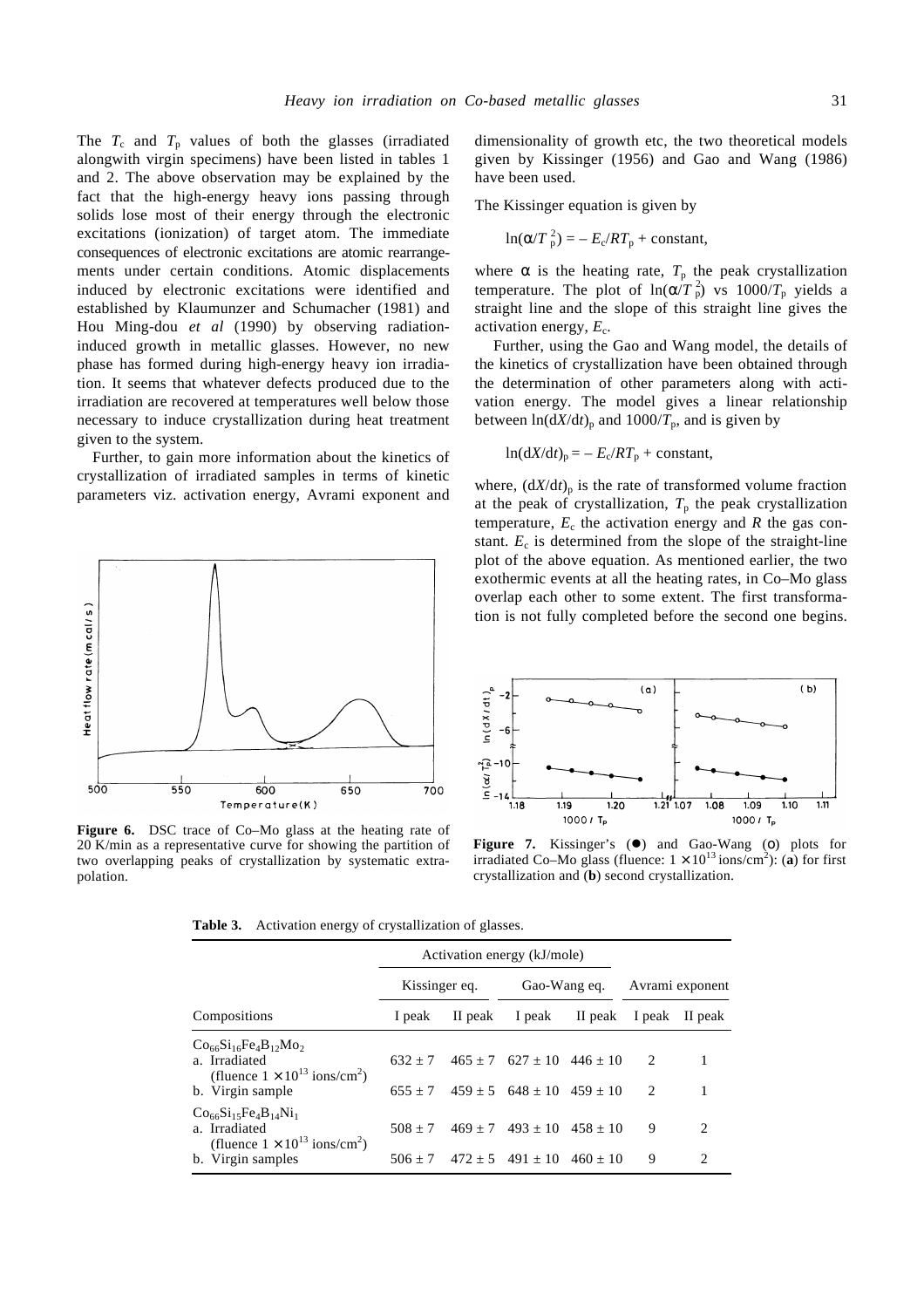Further, the second phase has not begun to form at  $T_{p1}$ , peak crystallization temperature for the first transformation and similarly, the first transformation is completed prior to  $T_{p2}$ , peak crystallization temperature of the second transformation. Thus, the crystallization curve has been divided into two parts by systematic extrapolation of the two peaks for the calculation of rate of transformed volume fraction as shown in figure 6. The small peak (shoulder) due to delayed crystallization ( $\leq 5\%$  of the main peak) is included in the main peak. In the case of Co–Ni glass no such problem occurs since the peaks are separated by wide temperature interval.

Kissinger and Gao-Wang plots of irradiated specimens are given in figures 7 and 8 for Co–Mo and Co–Ni glass, respectively. The activation energies computed from the slopes of straight lines are reported in table 3. The  $E_c$ values of both the virgin glasses (Jain *et al* 2000) are also given in the same table. It can be noted from the table that there is no remarkable difference in the activation energy for both stages of crystallization for irradiated and virgin samples. The observed difference in the  $E_c$  values is due to small changes in  $T_p$  values of virgin and irradiated samples. Even a difference of the order of 0⋅2–0⋅4 K  $(< 1 \text{ K})$  in  $T_p$  values brings an appreciable change in  $E_c$ values (of the order of  $\pm 25$  kJ/mole). Further, the activation energy for second crystallization in both the specimens is lower than that of first crystallization, which indicates an increase of driving force for second crystallization i.e. easier nucleation for the  $Co<sub>3</sub>B$  b.c.t. phase. The difference in the values of activation energy computed through the two models may be attributed to basic assumptions lying in the two theories discussed elsewhere (Jain *et al* 2001).

In addition to activation energy, the variation of transformed volume fraction with temperature during both crystallization stages for both the glasses at the heating rate of 10 K/min has been shown in figures 9 and 10. It is evident from the figures that the percentage of transformed volume fraction during crystallization is exactly same for all the irradiated and virgin specimens. Thus, the above result ensures the same activation energy of all the specimens as the rate of crystallized volume fraction is same in virgin and irradiated specimens.



**Figure 8.** Kissinger's ( $\bullet$ ) and Gao-Wang (o) plots for irradiated Co–Ni glass (fluence:  $1 \times 10^{13}$  ions/cm<sup>2</sup>): (a) for first crystallization and (**b**) second crystallization.

To obtain the information about morphology of growth and Avrami exponent, the following relations from Gao-Wang model have been used

$$
K = K_0 \exp(-E_c/RT),
$$
  
\n
$$
K_p = a E_c/RT_p^2,
$$
  
\n
$$
(dX/dt)_p = 0.37 nK_p,
$$

where *n* is Avrami exponent,  $K_p$  the reaction rate factor,  $K_0$  the frequency factor and other symbols have their usual meanings. In the case of Co–Mo glass, the average value of *n* comes out to be 2 and 1 for first and second crystallization stages, respectively. The *n* values for both the crystallization stages indicate one-dimensional growth along with surface crystallization. On the other hand, in Co–Ni glass, for first crystallization stage, the average value of *n* comes out to be  $\sim$  9 while it decreases to 2 in case of second crystallization. The *n* value for first stage of crystallization indicates very high nucleation rate with three-dimensional growth while crystals grow in one dimension during the second crystallization. The values of *n* verify fast crystallization of first phase as compared to the second one; the temperature duration is very short in



**Figure 9.** Volume fraction transformed as a function of temperature for Co–Mo glass at a heating rate of 10 K/min. (**a**) first crystallization and (**b**) second crystallization (— Virgin;  $-x-x-x-$  irradiated at fluence  $1 \times 10^{11}$  ions/cm<sup>2</sup>; ----irradiated at fluence  $1 \times 10^{12}$  ions/cm<sup>2</sup>; ••• irradiated at fluence  $1 \times 10^{13}$  ions/cm<sup>2</sup>).



**Figure 10.** Volume fraction transformed as a function of temperature for Co–Ni glass at a heating rate of 10 K/min. (**a**) first crystallization and (**b**) second crystallization (— Virgin;  $-x-x-x-$  irradiated at fluence  $1 \times 10^{11}$  ions/cm<sup>2</sup>; ----irradiated at fluence  $1 \times 10^{12}$  ions/cm<sup>2</sup>; ••• irradiated at fluence  $1 \times 10^{13}$  ions/cm<sup>2</sup>).